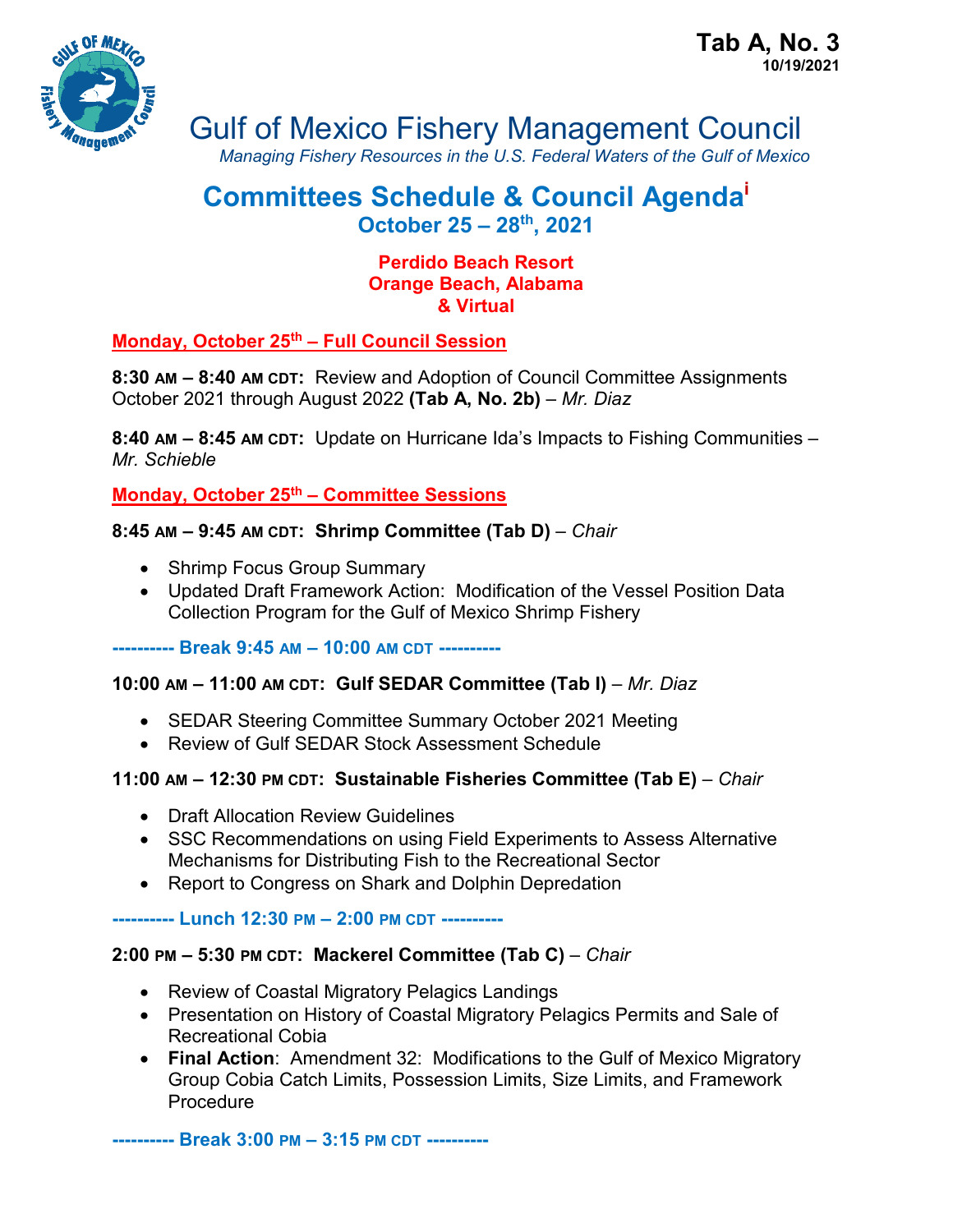- Draft Amendment 33: Modifications to the Gulf of Mexico Migratory Group King Mackerel Catch Limits and Sector Allocations
- Public Hearing Draft Amendment 34: Atlantic Migratory Group King Mackerel Catch Levels and Atlantic King and Spanish Mackerel Management Measures

#### **– Recess –**

**Immediately following Mackerel Committee Virtual and In-person Public Hearing on Final Action**: Amendment 32: Modifications to the Gulf of Mexico Migratory Group Cobia Catch Limits, Possession Limits, Size Limits, and Framework Procedure

**Tuesday, October 26th – Committee Sessions,** *Continued*

# **8:30 AM – 10:30 AM CDT: Reef Fish Committee (Tab B)** – *Chair*

- Review of Reef Fish and Individual Fishing Quota (IFQ) Landings
- **Final Action**: Draft Framework Action: Modification of Gulf of Mexico Red Grouper Catch Limits

**---------- Break 10:30 AM – 10:45 AM CDT ----------**

#### **10:45 AM – 12:00 PM CDT: Reef Fish Committee** *continued* **(Tab B)** – *Chair*

• Presentation on SEDAR 70: Greater Amberjack Stock Assessment Report and SSC Recommendations

**---------- Lunch 12:00 PM – 1:30 PM CDT ----------**

#### **1:30 PM – 2:45 PM CDT: Reef Fish Committee** *continued* **(Tab B)** – *Chair*

- Presentation on SEDAR 72: Gag Grouper Stock Assessment Report and SSC Recommendations
- Discussion: Draft Snapper Grouper Amendment 44 and Reef Fish Amendment 55: Modifications to Southeastern U.S. Yellowtail Snapper Jurisdictional Allocations, Catch Limits, and South Atlantic Sector Annual Catch Limits

**---------- Break 2:45 PM – 3:00 PM CDT ----------**

#### **3:00 PM – 5:30 PM CDT: Reef Fish Committee** *continued* **(Tab B)** – *Chair*

- Individual Fishing Quota Programs:
	- o Presentation from the National Academy of Sciences on *The Use of Limited Access Privilege Programs in Mixed-Use Fisheries*
	- o Discussion: Focus Group Formation
- Draft Framework Action: Modification of Vermilion Snapper Catch Limits
- Discussion: SSC Recommendations on Final GRSC Report and LDWF Red Snapper Abundance Studies

#### **– Recess –**

**Immediately following Reef Fish Committee - Virtual and In-person Question and Answer Session focused on For-Hire Reporting Requirements - featuring NMFS and Council Leadership and NMFS-Approved VMS Vendors**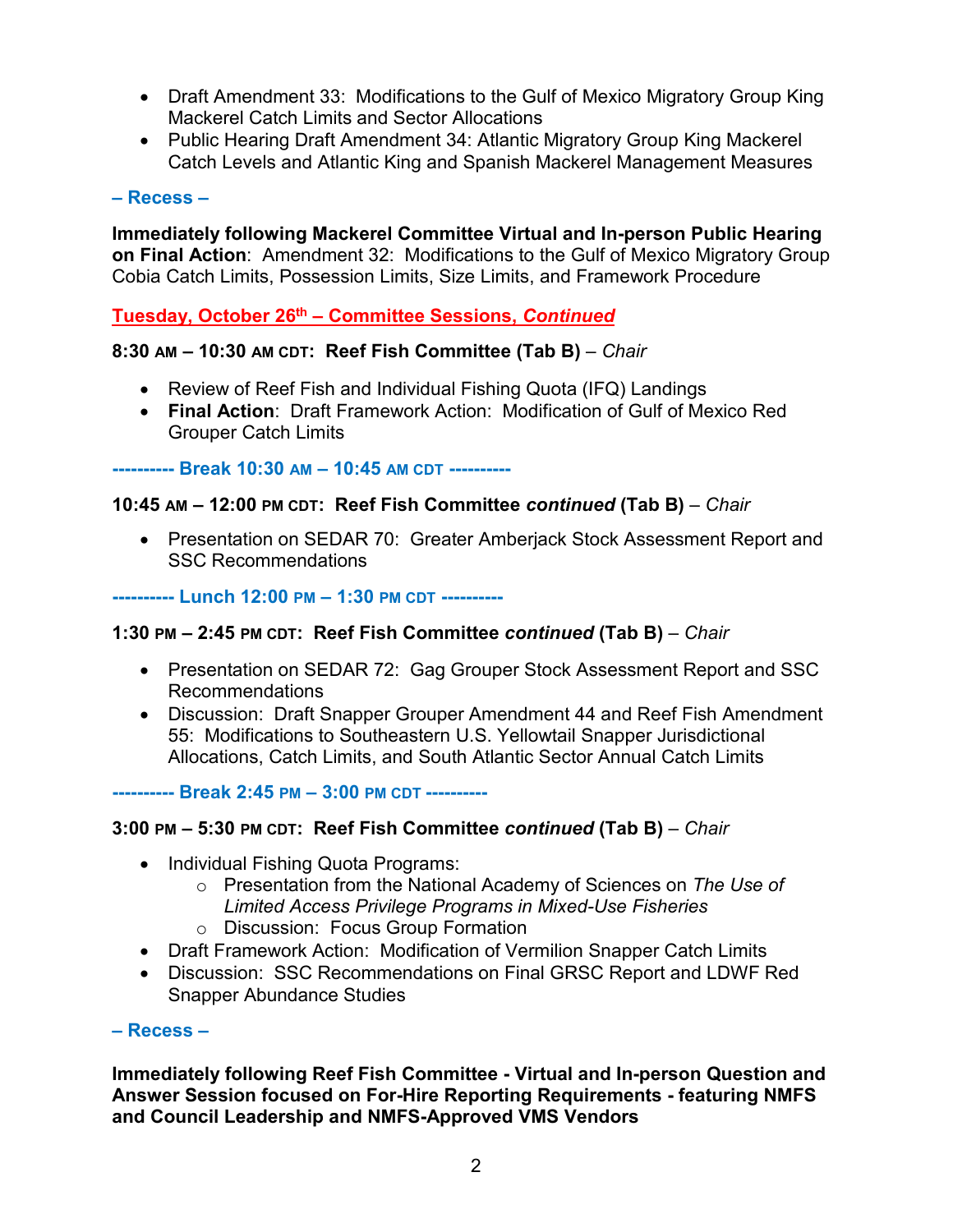# **Wednesday, October 27th – Committee Sessions,** *Continued*

#### **8:30 AM – 12:00 PM CDT: Data Collection Committee (Tab F)** – *Chair*

- Presentation from the National Academy of Sciences on *Data and Management Strategies for Recreational Fisheries with Annual Catch Limits*
- Update on Southeast For-hire Integrated Electronic Reporting (SEFHIER) Program
- Draft Framework Action: Modification to Location Reporting Requirements for For-Hire and Commercial Vessels and Data Collection Advisory Panel (AP) Recommendations

**---------- Break 10:45 AM – 11:00 AM CDT ----------**

- Presentation: Update on Modifications to the Commercial Electronic Reporting Program
- Remaining Data Collection AP Recommendations

**---------- Lunch 12:00 PM – 1:30 PM CDT ----------**

#### **Wednesday, October 27th – Council Session**

- I. **1:30 PM – 1:35 PM CDT:** Call to Order, Announcements, and Introductions *Mr. Diaz*
- II. **1:35 PM – 1:40 PM CDT:** Adoption of Agenda**[i](#page-3-0)** and Approval of Minutes **(Tab A, No's. 3 & 4)** – *Mr. Diaz*
- III. **1:40 PM – 2:00 PM CDT:** Presentation:
	- Network Analysis of Quota Trading in the Gulf of Mexico Individual Fishing Quota **Fisheries** 
		- o Presentation **(Tab A, No. 7a)** and Report **(Tab A, No. 7b)** *Dr. Ropicki*

**---------- Break 2:00 PM – 2:15 PM CDT ----------**

- IV. **2:15 PM – 5:30 PM CDT:** Public Comment **[ii,](#page-3-1) [iii,](#page-3-2) [iv](#page-3-3), [v](#page-3-4)** *Mr. Diaz*
	- A. **Final Action:** Amendment 32: Modifications to the Gulf of Mexico Migratory Group Cobia Catch Limits, Possession Limits, Size Limits, and Framework **Procedure**
	- B. **Final Action:** Draft Framework Action: Modification of Gulf of Mexico Red Grouper Catch Limits
	- C.Input on Shark and Dolphin Depredation Issues and Interactions
	- D.Open Testimony on Other Fishery Issues or Concerns

# **– Recess –**

**Thursday, October 28th – Council Session**

**Committee Reports:**